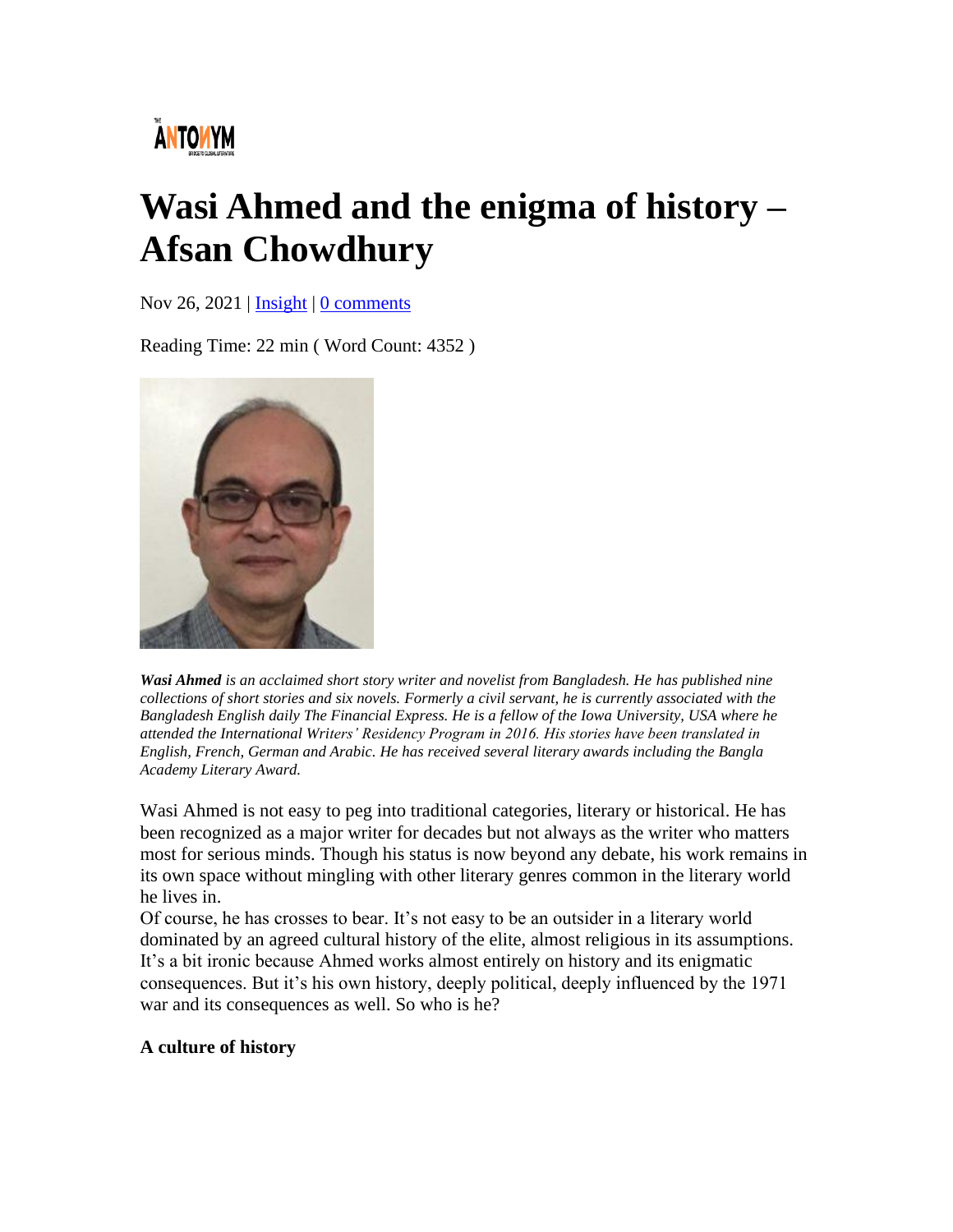The aspiration for an "undivided" Bengali tradition based on language is often the prime test of literary legitimacy in his land. The argument lies in the primacy of language rather than history as the producer of culture. Many if not most writers succumb to this equation without questioning.

Wasi Ahmed doesn't and is part of a handful of those who have written to mark his historical rather than linguistic cultural identity through his work. With him it happens without polemics.

His history is very different as his consciousness took off from a different hill than those of his seniors and many peers. This historical sense makes him nearly independent of the Bengali literary past that most others embrace.

Ahmed grew up in a tumultuous world that defines him and his literature. He joined college in 1969 and by then his world was already in revolt. His academically elite college was full of intellectual achievers who were not beholden to the traditions that identify many if not most contemporary writers of his land.

He was close to a literary circle at the Dhaka College where brash young lads were already planning to join the freedom war. Their rebellious spirit was reflected in their literary work as well. Bengali literary canons were not their prime Dominant force, and some were openly disdainful of both the Western and Eastern traditions. While much of it was typical undergrad swag, it is also true that they had no pre-set loyalties. It gave them the intellectual space to grow unshackled by "Bengali" literary traditions as they moved towards Bangladesh.

A set of rebellious minds met in a rebellious society, about to become a state. It was a bleeding, furious and enigmatic war that touched everyone in different ways. It's this process, midwifed by a new cultural tradition organic to history not the colonial past, that dominated a new state. This process of birth also produced the writer as we know him today.

His mind consumed that history, and his literature keeps holding up juxtaposed mirrors of the same. The world before 1971, scarily innocent, the ravenous raging war and life afterwards as people move on is what his literary world is largely made up of. It is inevitably without the traditions that sustain much of Bengali literature today.

#### **In a world dominated by language**

Most Bangla fiction writers draw their genealogy from the colonial tree and its expiry dated fruits. However, Wasi Ahmed is not trying to recover and discover his 'reality' from the imagined past. This past is decorated with aspirations of a newly grown underclass under the shelter of colonial wings. Nor does he, unlike many, subscribe to the mythical village as the sylvan ultimate, a deified space in a peasant graduated society. In this push and pull, many Bengali writers from Bangladesh may seem oddly schizoid. They hold two realities in their hands, one is cultural loyalty and the other is historical reality and not many are sure to which one belongs. The battle is between what Bengal was and what Bangladesh<sup>[i]</sup> is, very crudely put. To many both are inclusive and to some never so.

The historical state reality is a fact to reckon with, but the cultural reality continues to dominate the literati, as language is seen as sacrosanct. It's a trait rooted in religion whereby all liturgy is sacred and understanding of liturgy is not needed to gain piety.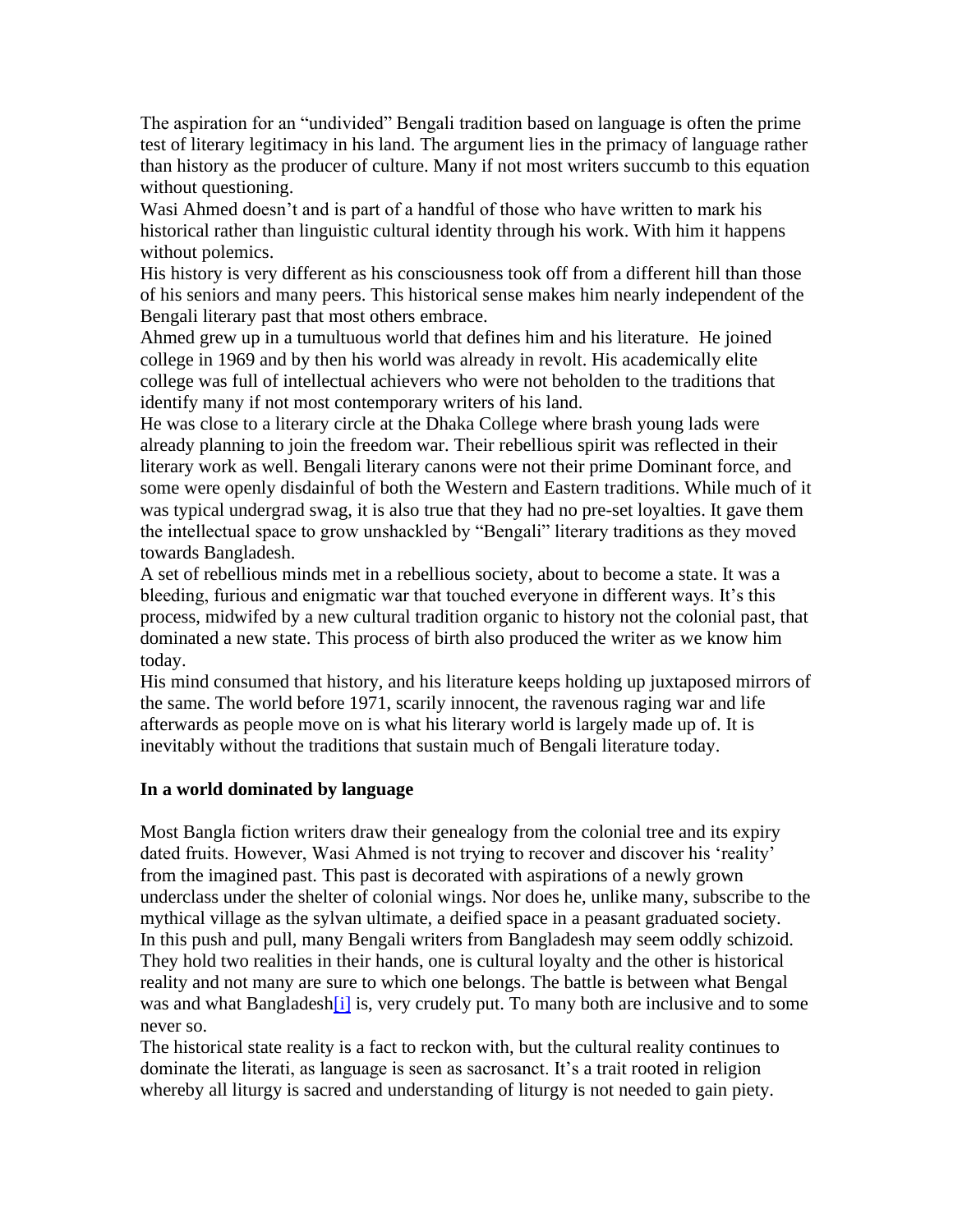Bengali to the literary class is more than a vehicle of communication but an object of religious adoration as well.

This has been strengthened by the role of Bengali language as part of the Bangladesh state movement. The exclusion of Bengali as one of the two state languages of Pakistan of that time was essentially an economic exclusionary policy of the Urdu speaking elite, mostly from UP(India) who had migrated to Pakistan in 1947. They wanted to limit entry of competitors from Bengalis of East Pakistan<sup>[ii]</sup> into the civil service primarily. This met with immediate resistance from the educated middle class of East Pakistan from 1947 onwards. In 1952, students and others from civic society were shot at and killed. This became the great "iconic" event bordering on the sacred that many see as the political "source" of Bangladesh, though it is an ahistorical assumption. It also transformed from the "State language" movement – a fact-to the "Mother language" movement – a myth-in the collective imagination particularly of middle-class minds. Thus, middle class consciousness is considerably located in language-based loyalty. When language and content both become sacred in religious text, the status of the meaning and how it is expressed are influenced. Buddhism changed after the adoption of Sanskrit as the language of liturgy. Loyalty to the masters of Sanskrit language became as important as the liturgy, even particularly when few understood the language. Ultimately, Buddhism's decline coincided with the resurgence of Sanskrit as well.

This emphasis on language as the Dominant also brought it closer to its master source, the literary tradition located in colonial Kolkata. When Pakistan attacked Tagore and banned him in one of its most racist-silly moods, reality and imagination, language and content, became one. In many cases it remains till today.

That series of events that threatened the language of the middle-class liturgy also influenced the status of an 'independent" Bangladeshi literature. To many, it occupies a junior space in the overall Bengali literary world. To some, it has over time become a bit of a derivative literary hoard. It is still looking for affirmation from its literary "motherland" while trying to construct self-portraits sitting elsewhere in history.

#### **The colors of the Self**

Wasi Ahmed is free from the pre-Bangladesh trends, whether the traditional Tagorean stream or its cousin, the Babu-Left populism<sup>[iii]</sup>. The latter, though weakened now, was once very robust, and gave birth to several genuine icons and helped sustain political ideology as a literary form.

Instead of shedding political tears, Wasi Ahmed observes and describes how people interact with politics and society through history. This is very deep in some of his novels – where the writer deals with the complex task of demystifying history without damaging the literary goblet that holds its shivering waters.

One of his earliest novels is on the overlapping theme of life before, during and after Bangladesh's war of independence in his perennial search for continuity. He focuses on life before the 1971 war and what it looked like, how the war affects people and how the living and the dead experience it in imagined and unimagined ways after the war is over. The dilemma and enigma of love and war, the real and the imagined, the collective and the individual become puzzles greater than the conventional broader frame that tries to grasp them all. The idea is not about how the war was but the semiotics that are reflected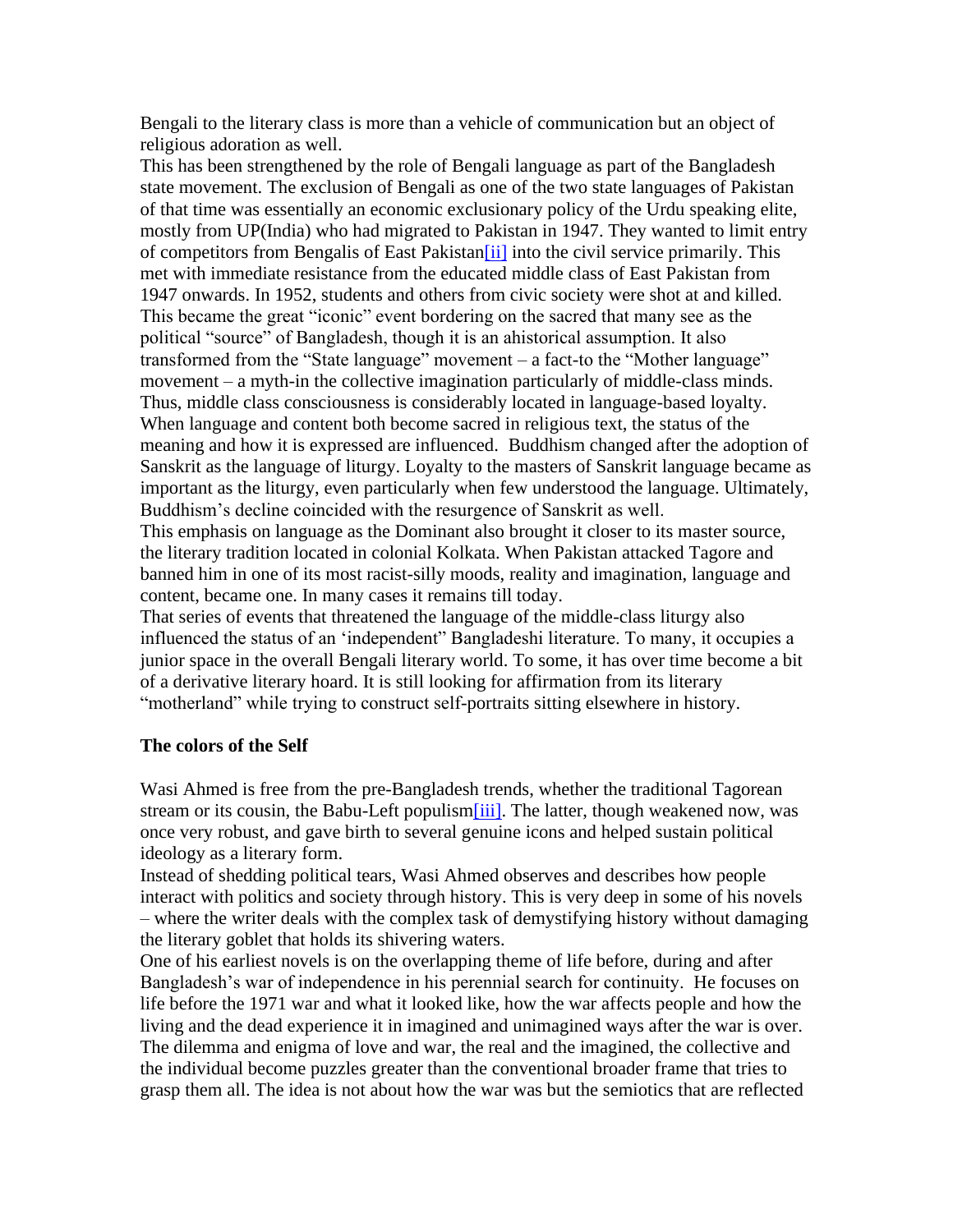in each layer of a never-ending war. (*Roudro O Chayar Naksha*: A Mosaic of Sun and Shadows. Aitirjo Publications 2001)

The novel is about utterly ordinary people made "special" by the war, mostly in terms of suffering. The crutches of the disabled warrior, who is also the lover but never spoke out, becomes a motif pushing the story forward. It's not a polemical or even an angry novel. Nothing dramatic really happens except that the crutches collapse to the floor and break into pieces. The warrior/lover lines up his bedroom walls with crutches gifted to him to help him walk, while dragging his war-wounded limb along.

The female protagonist, also in love, also unspoken but widowed by the war, dreams of crutches all lined up against the wall just as they are in the room of the male protagonist. She has never been in the room before. She also dreams of a pair of crutches that crash down to the floor and break into pieces. It happens in her dreams, but it ultimately also happens in reality.

The narrative begins before the war as the young girl is about to get married and continues afterwards as she is widowed by the war and people try to pick up broken pieces of their lives. If the male bears the burden of his war injury, the female bears the burden of being a martyr's wife, constantly in public focus, a man she barely knew, whose identity overwhelms that of her own.

Wasi deals with the opportunity cost of dreams and aspirations and the consequences of what happens when the individual becomes part of the collective in a state-making war. This "war" novel makes no concessions to populism and is one of the most serious literary explorations of the semiotics of 1971 written in Bangladesh. In this genre, Wasi Ahmed has few peers.

#### **The Long-distance war after 1971**

Wasi Ahmed was a young adult, about to take his University entrance exams in 1971 when the war broke out. At college, he was a quiet kid, a good student like his peers and part of a small group which produced critical thinkers and litterateurs. Several of his close friends published a "little" magazine – *Purbopatra* – which was known for producing quality literary criticism beyond the writers' years but also considered arrogant by many.

Coming as it did just before 1971, it was a showcase of the visible distancing between the "extension" Bangla literature of East Pakistan/East Bengal and the new literature of about-to- emerge Bangladesh. In many ways, it showcased the chasm between the generations also.

The psychology of literary separatism influenced his generation deeply just as did politics. It began in the late 60s and continues. It's this indigenous identity of Bangladeshi literature that Wasi Ahmed bears.

Very few in Bangladesh know that Ahmed began as a poet, at least his first published book is a collection of poems. Interestingly, many of his close literary friends also wrote poetry but almost all turned their back on this form, preferring essays and fiction. In the early 70s, Dhaka University was flooded with poets but Wasi Ahmed was noticed. His book drew praise, but he drifted away from poetry too, like his peers. As his livelihood life began, his shift was completed. He has since tried to comprehend history and humans through fiction, giving himself more structural space to explore his themes.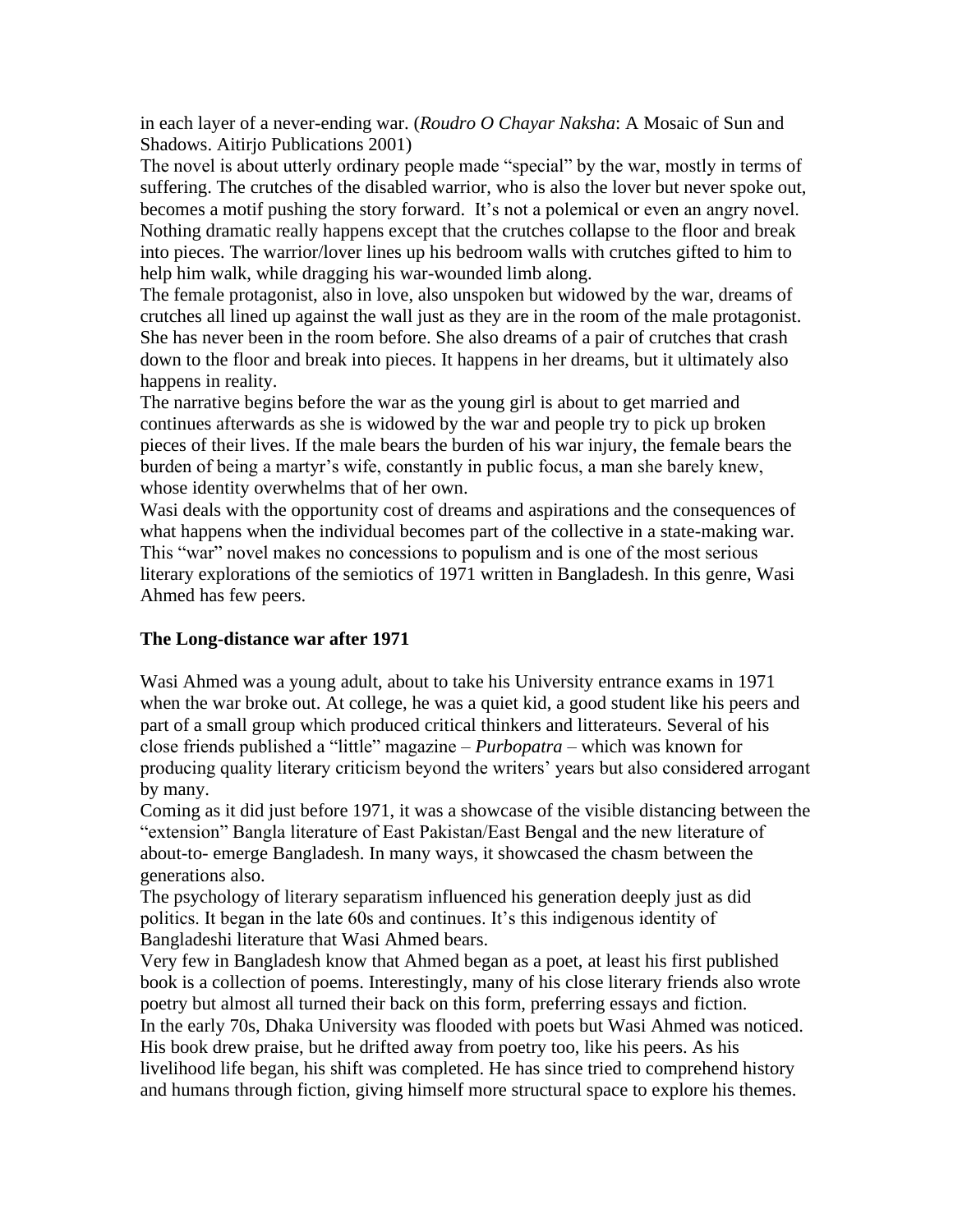Violence is an understated but ever-present motif in his work, but he grew up in a violent world apart from the large-scale political takeovers and coup related killings. A particular incident that struck him deeply was the killing of several students by their political rivals in the University dorms which Ahmed shared. Another was the violent death of his own roommate – a young Leftist radical who was killed by a random police bullet while he was in a protest gathering.

Post liberation world was not an easy one and the violence of the war continued to echo in small explosions all around as Wasi Ahmed crossed over to the adult world of life and writing.

When he passed out of college, took the civil service exams, got a post and moved on, the outwardly gentle, friendly person, liked by all, had morphed inside into a very introspective soul. He saw much and internalized it all. He probably didn't become the typical "progressive-liberal-Leftist" framework writer because he hardly was into prescribing solutions. He wrote on what seemed the enigmatic puzzles of history rather than offer quick fire solutions off the political shelf through literature. He was not even seriously bothered about publishing. Why?

"I was bored, I was living in a city – Chittagong – in which I neither grew up nor was familiar with. So, I began to write and that's what happened." Boring civil service postings do have their good sides, it's obvious.

It's during one of those days that Wasi Ahmed had an old friend visit him. It was Hasan Ferdous, the editor of *Purbopatra*, the magazine published by his friends, which he had contributed to during his Dhaka College days. And one night Hasan read a few of the stories Wasi had written. When Ferdous returned to Dhaka, he carried some of them with him. Very soon they were published in the top periodicals of the country and very soon Wasi Ahmed had begun to swim in the serious mainstream of Bangladesh's literary river. He had already taken that traditional cultural cloak down to put on the historical gown of Bangladesh.

### **The Great Novel of 1971 and the missing 'truth"**

The collective angst regularly heard is that "nobody has yet written the true novel of 1971". But nobody knows what it looks like or what they want to see in it. When "history" becomes a political product of various groups and factions at play, most look for affirmation of answers already given by one side or another.

Everyone has different notions of 1971 borrowed from memory of one's own or that of others or those transferred through the generations. What may be missing is not the literature of 1971 but perhaps a consensus on what 1971 was. That *great novel* can thus never be written.

Wasi Amed deals with this puzzle in his austere and most complete novel on the theme "*Borofkol*"- (The Ice machine. *Kothaprokash* 2021). The novel deals with the victims of 1971 war, particularly rape victims and how they encountered the world of post war and memory.

It's one of the most mature novels on the topic of 1971 and memorializing. Wasi Ahmed develops the story around the politics of suffering and survival, individual and collective. The novel doesn't spell out what people went through but shows how they experienced history and the enigma that such interactions produce, during war and afterwards. To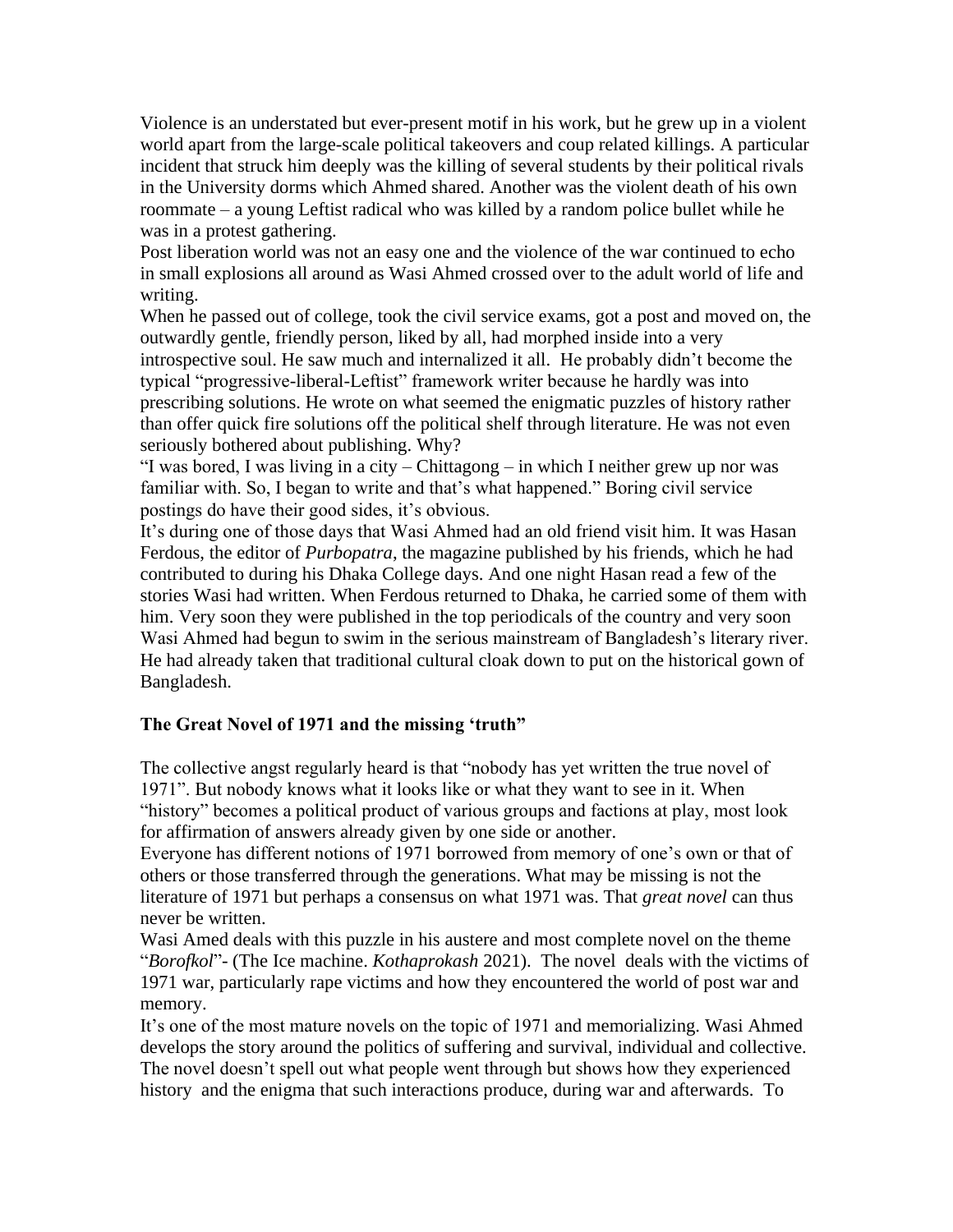that extent, it's an almost "abstract" novel that contemplates the topic of war rather than the war itself, masked as a narrative of concrete facts.

It's this interplay between "facts and truth" that propels the writer to search for both even though he has no plans to say it aloud or says it's possible to find one.

Wasi Ahmed remains located in Bangladesh 1971 but introduces the complexity of the multiple responses to the same question of location, arriving through the windows of national and international politics, social structures and ultimately the examination of the self in war.

It's this refusal to simplify the complex that makes his novel perhaps the most fully realized product on the topic. His novel doesn't end with the arrogance of having understood the message but with the pilgrims' prayer that one day he will. The last line of the last page ends this way. "I don't know whether I shall find Shefali this time around. If I do, I shall rather wait to hear what she has to say…if she says something to me, out of kindness."… The writer waits… In the unstated may lay everything else.

As he wrote in a note to a friend in the novel, "hope you find some "truth" in it…"

\*\*\*

After more than four decades of storytelling, Ahmed is still trying to find the meaning of "truth" in enigmatic scenarios. One can't be sure he has a definitive answer or thinks it can be found at all ,but few would want to journey from certainty to enigma as he does. His literature is a record of that process.

If his novels have dealt more with the larger issues of state and society, his short stories are much more intimate in nature, doing the same. Although readers and critics often search for the fullness of the writer in their larger works, it's possible these miniatures reflect the microcosms of the meta.

The short story collection titled, "Overtakers" (A collection of stories in English translation, Adorn publications. 2018) is one such example. A selection of stories, it holds much of the veiling and unveiling of that outwardly simple world that springs on the reader to surprise and shock.

One of the briefest stories in the collection, "The Dogs of Dolphin Lane," is at one level about the stray dogs running amuck in an urban middle-class residential area. The noisy dogs bark excessively at night and the residents hope for some respite from this canine torture to sleep in peace. One day, as all had hoped, a dog culling drive ends the noise the dead dogs are carried away in municipal trucks and the people left "in peace" to enjoy their sleep.

For the first few days they cherish the pure-bred silence that comes with the pleasure of quiet nights but the dead mongrels slowly return through their absence and silence to haunt them. They realize they can't sleep at night without the howling of the dogs. In the end people feel that the dogs had left but had taken with them the enigmatic sense of completeness that their all-night barking had given, that filled the vacuum of their minds. To them the departed dogs become a loss and what they aspired for is what they miss the most in reality. In a manifestly personal and collective sense, it felt as if some of their body parts—limbs and appendages were carted away with the dead dogs in the corpse carrying trucks.

The story is told with the dead pan humor of a mortician as the most ordinary incidents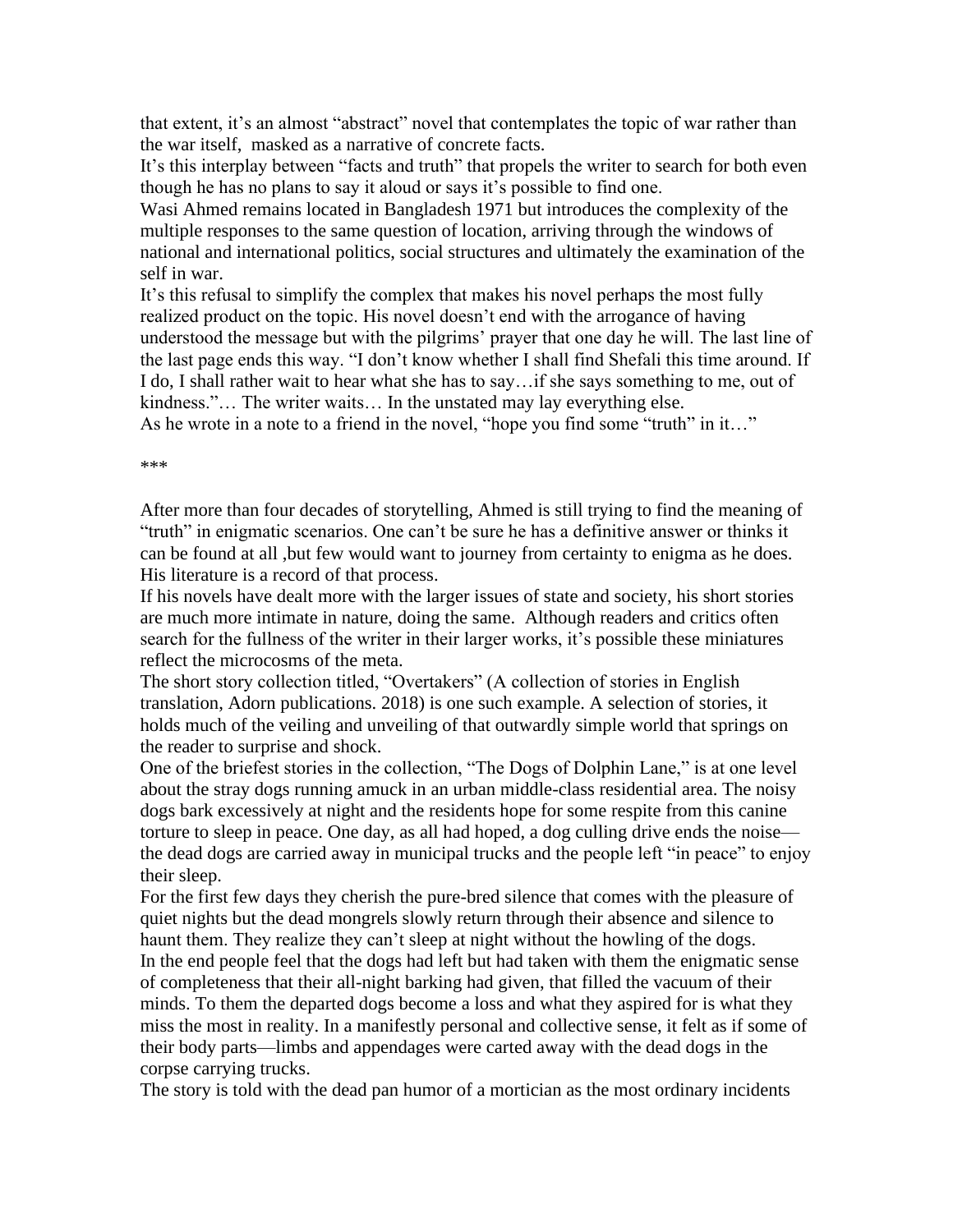unfold one after another to the inconclusive ending. "What then do you desire? " is the question that haunts without being stated once.

If "Dolphin Lane" is about an undefinable enigma, in another story, dreaming makes life unbearably enigmatic. "Dream that Lokman Hakim Dreamed" is about Lokman Hakim who becomes terrified when his pregnant wife starts to have fantastic dreams.

It is often the same dream, of a baby born with resplendent wings that visits her, making the wife feel happy, filled with longing for life. For Lokman Hakim, the dreams seem too absurd for his simple-soul wife to have, or so he tells himself.

He even seeks the help of a psychiatrist, but his wife does not stop having the dreams, terrifying him beyond measure because dreams make human minds strange and out of the ordinary, briefly lifting life out of everyday banality. And that is scary for those whose life remains cordoned by the very things which dreams challenge – predictability and acceptance. In the end, when the protagonist begs his wife to share her dreams, the story climaxes.

It is fantastic and simple at the same time, a description of absurdity when limited human imagination interacts disastrously with the unlimitedness of dreams. That normal life can be upset so abnormally by human dreams makes it a unique story, but it shows the minefields of human lives and minds. Both are real, both are part of life, but both find cosurvival difficult. It is a contradiction which the author doesn't resolve. He lets it be. In another story, hilarious and simple yet heart-breaking, a man of extreme ordinariness is often seized with strange and inexplicable desires, mostly violent, which he carries out almost against his will. He stones a fancy car and manages to escape. He pushes a man peeing on the street into a ditch and ignites a blaze in his office.

Yet he has no fight with the car, the man on the street was a stranger and he does not necessarily hate his office. He is the most uncomplicated person that one could imagine and yet he sees these compulsions as powerful signals of something he doesn't really understand. One day overpowered by the same impulse, he goes to the roof of his house and quickly grabs the dangling trunk of an elephant flying past in the sky.

Is it a death wish he had been grappling with all along or is it freedom transcending the banality of death in a starry night's sky strapped securely by a flying elephant's trunk? The idea of freedom, not merely of the yearning chained within but one that is hidden in the ripples of surface reality and deemed lost, is a subject Wasi Ahmed often explores. And as he progresses, he discovers and reconstructs the wonders that make life itself a puzzle.

Just as Lokman Hakim, tormented by his wife's dreams, finally begs for dreams "so he could see them just for this once", the protagonist in the story "Over Takers" is struck by a sense of disbelief when he realizes that what he considered an unredeemable defeat is actually a magical achievement—freedom in a reconstructed space of imagination or perhaps reality of another kind.

In another story, "Farming the Stunted Beauties" – bonsai trees – is a man who sees his own life as a failure and the tiny trees as a metaphor of his own stunted life. But his bonsai flourishes unlike his life. The trees wish to be released from the imprisoned state, which is extremely disconcerting for him. He believes that the trees strain at night to surge high and reach for the sky in a defiant gesture of leaving their bodies behind. It is a nightmare that he cannot get rid of even as he connects and disconnects with the real world. And in one magnificent and terrifying night he sees the bonsais ripping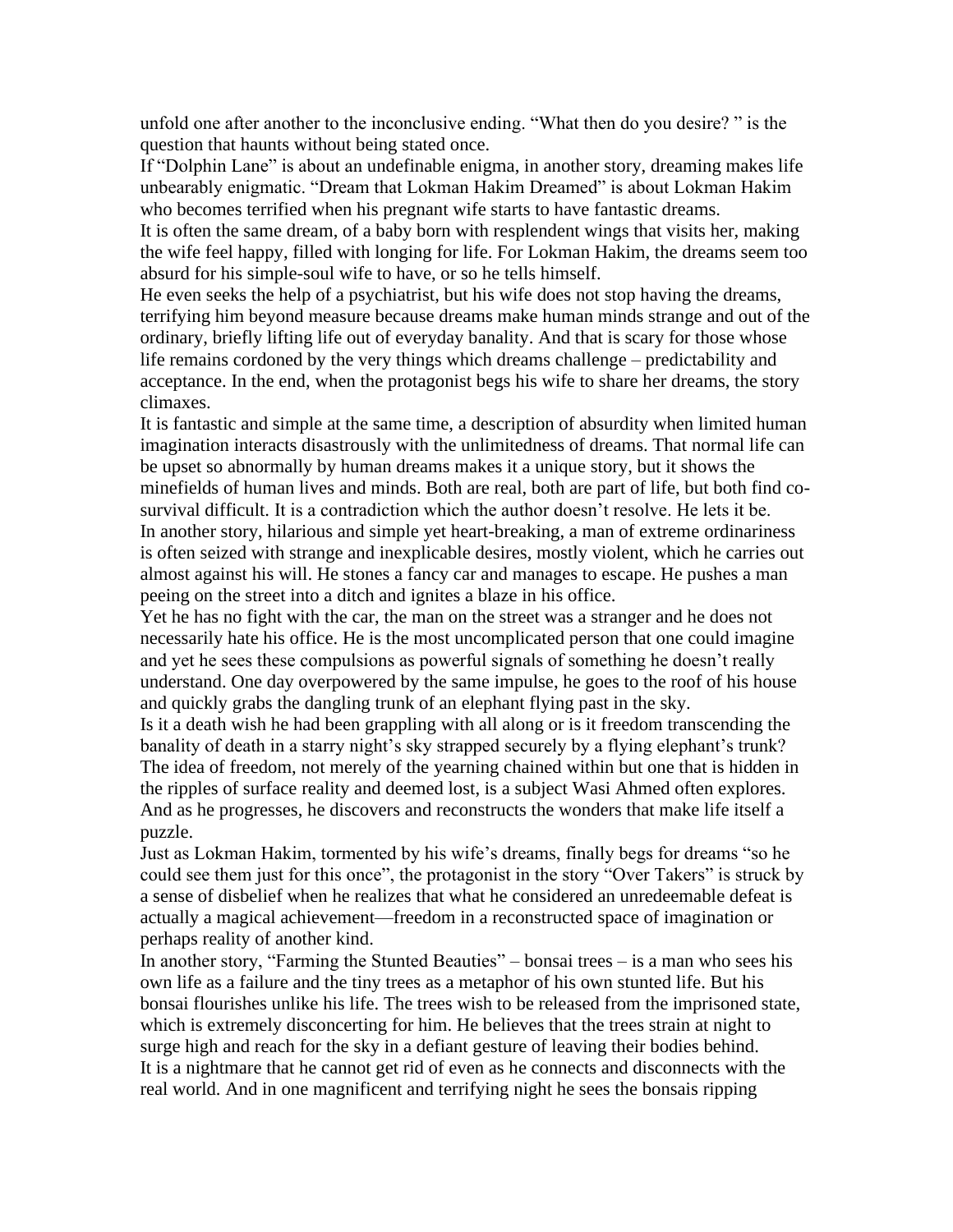through the sky, leaving the roof garden behind, free and fabulous. It's a defeat for him but not without a mysterious and unbelieving ecstasy of release.

"The Cage's Strange Bird", is a story both disturbing and evocative. With a thin storyline blurred by continuous flashbacks to depict the confusion of linear time, it is woven with a sense of chaos, the essence of what the story is about. It stretches out through daydreams, slumber, interior monologues and agonizing states of waking and revelation.

It deals with an emotionally challenging topic, the suffering of a freedom fighter disabled in the Bangladesh 1971 war. The story is built around the rebellious life of a disabled war veteran called Suleman who continues to battle the post-war world with his words and defiance. It is not about just one fighter but of a war in which the warrior(s) are destined to fight even on a wheelchair and maybe after death with only a leftover leg and arm. Suleman's story is told through a series of ramblings of a man puzzled by the going-ons in the decrepit rehabilitation center where he resides. He spends his days awaiting the visitors who stop by to inquire about him and the war that was. Finally, one day he is awakened by the silence of the visitors who are not able to speak to him or move about in hushed circles of respect.

It was strange but liberating for Suleman to realize that he is dead and it is his funeral day, his last moment in the cage! The story is powered by the narrative structure and the central idea of a liberation war which cages its warriors.

The story titled "The Hole" is perhaps one of his most accessible, where a poor milkman is suspected of adding lake water to the product he supplies to homes. He is tied up and then tortured by an entire neighborhood filled with people of many kinds. It's almost as if they are becoming the beasts who line up before the mirror which the author holds up in his story to show themselves. At one point the suffering man begins to die. Wasi Ahmed ends the story this way:

"Slowly an anxiety began to creep upon the people. Since twilight didn't stay long, people began to worry about the dark rumors about a dead Abdul Karim. The impending death of a simple guy suddenly turned into sympathy occupying the soft spaces of their minds.

But the point is Abdul Karim was alive. Still, it was not smart to leave him like this. The way the situation was, his death seemed imminent. The people then thought of shifting his body to another lane and shove it down a manhole, but his eczema scarred body was too big for that.

They kept moving from one lane to another, from one manhole to another. It just was not possible to shove him down. Instead of going down a manhole, he remained on their shoulders. Those who carried him felt his body weighing heavier and heavier. What could be done? There was nothing one could do about it. He had to be on their shoulders until their search would find a right enough hole."

Ahmed sums up contemporary Bangladesh, describes the past that constructs it and the future that beckons with the enigma which only his own history can offer. He lives there.

Notes:

[\[i\]](https://www.theantonymmag.com/wasi-ahmed-and-the-enigma-of-history-afsan-chowdhury/#_ednref1) Beginning in March 1971, the *Bangladesh* War of *Independence* led to East Pakistan becoming a new nation state, Bangladesh